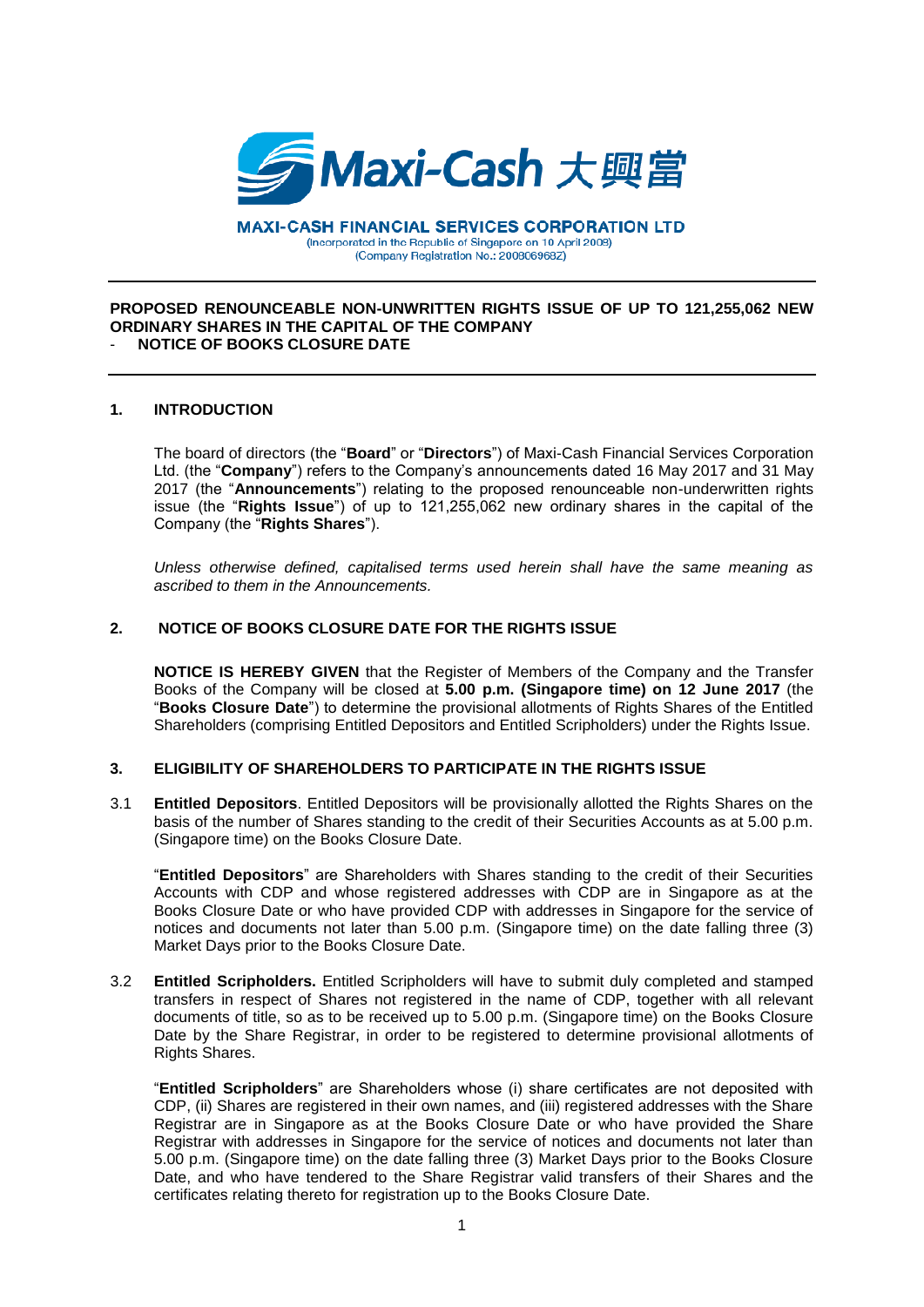3.3 **Foreign Shareholders.** The distribution of the Offer Information Statement and its accompanying documents may be prohibited or restricted (either absolutely or subject to various securities laws requirements, whether legal or administrative, being complied with) in certain jurisdictions under the relevant securities laws of those jurisdictions. For practical reasons and in order to avoid any violation of the relevant securities legislation applicable in jurisdictions other than Singapore, the Offer Information Statement and its accompanying documents will NOT be despatched to Foreign Shareholders and accordingly, the Rights Shares will NOT be offered to Foreign Shareholders.

**"Foreign Shareholders"** are Shareholders with registered addresses outside Singapore and who have not, at least three (3) Market Days prior to the Books Closure Date, provided CDP or the Share Registrar, as the case may be, with addresses in Singapore for the service of notices and documents.

The Offer Information Statement and its accompanying documents will not be despatched, lodged, registered or filed in any jurisdiction other than Singapore. Accordingly, Foreign Shareholders will not be entitled to participate in the Rights Issue. As Foreign Shareholders will not be entitled to participate in the Rights Issue, no provisional allotment of Rights Shares will be made to Foreign Shareholders and no purported acceptance thereof or application for any excess Rights Shares therefor by any Foreign Shareholder will be valid.

Entitlements to Rights Shares which would otherwise have been provisionally allotted to Foreign Shareholders will, if practicable to do so and at the absolute discretion of the Company, be sold "nil-paid" on Catalist, as soon as practicable, after dealings in the provisional allotments of Rights Shares commence. Such sales may, however, only be effected if the Company, in its absolute discretion, determines that a premium can be obtained from such sales, after taking into account expenses to be incurred in relation thereto. The net proceeds from all such sales, after deduction of all expenses therefrom, will be pooled and thereafter distributed to Foreign Shareholders in proportion to their respective shareholdings or, as the case may be, the number of Shares entered against their names in the depository register maintained by CDP as at the Books Closure Date and sent to them at their own risk by ordinary post. If the amount of net proceeds to be distributed to any single Foreign Shareholder is less than S\$10.00, such amount shall be dealt with as the Directors may, in their absolute discretion, deem fit in the interests of the Company and no Foreign Shareholder shall have any claim whatsoever against the Company, the Sponsor, CDP, the Share Registrar and/or their respective officers in connection therewith.

Where the provisional allotments of Rights Shares are sold "nil-paid" on Catalist, they will be sold at such price or prices as the Company may, in its absolute discretion, decide and no Foreign Shareholder shall have any claim whatsoever against the Company, the Sponsor, CDP, the Share Registrar and/or their respective officers in connection therewith. If such provisional allotments of Rights Shares cannot be sold or are not sold on Catalist as aforesaid for any reason by such time as the SGX-ST shall have declared to be the last day for trading in the provisional allotments of Rights Shares, the new Shares represented by such provisional allotments will be allotted and issued to satisfy applications for excess Rights Shares or disposed of or dealt with in such manner as the Directors may, in their absolute discretion, deem fit in the interests of the Company and no Foreign Shareholder shall have any claim whatsoever against the Company, the Sponsor, CDP, the Share Registrar and/or their respective officers in connection therewith.

Shareholders with registered addresses outside Singapore who wish to participate in the Rights Issue may provide an address in Singapore for the service of notices and documents by notifying, as the case may be, (i) CDP at 9 North Buona Vista Drive, #01-19/20 The Metropolis, Singapore 138588 or (ii) Maxi-Cash Financial Services Corporation Ltd. c/o The Share Registrar, B.A.C.S. Private Limited, at 8 Robinson Road, #03-00 ASO Building, Singapore 048544, in each case, at least three (3) Market Days prior to the Books Closure Date.

3.4 **Entitled Shareholders.** Entitled Shareholders will be at liberty to accept in full or in part, decline or otherwise renounce or, in the case of Entitled Depositors only, trade (during the "nil-paid" rights trading period prescribed by the SGX-ST) their provisional allotments of the Rights